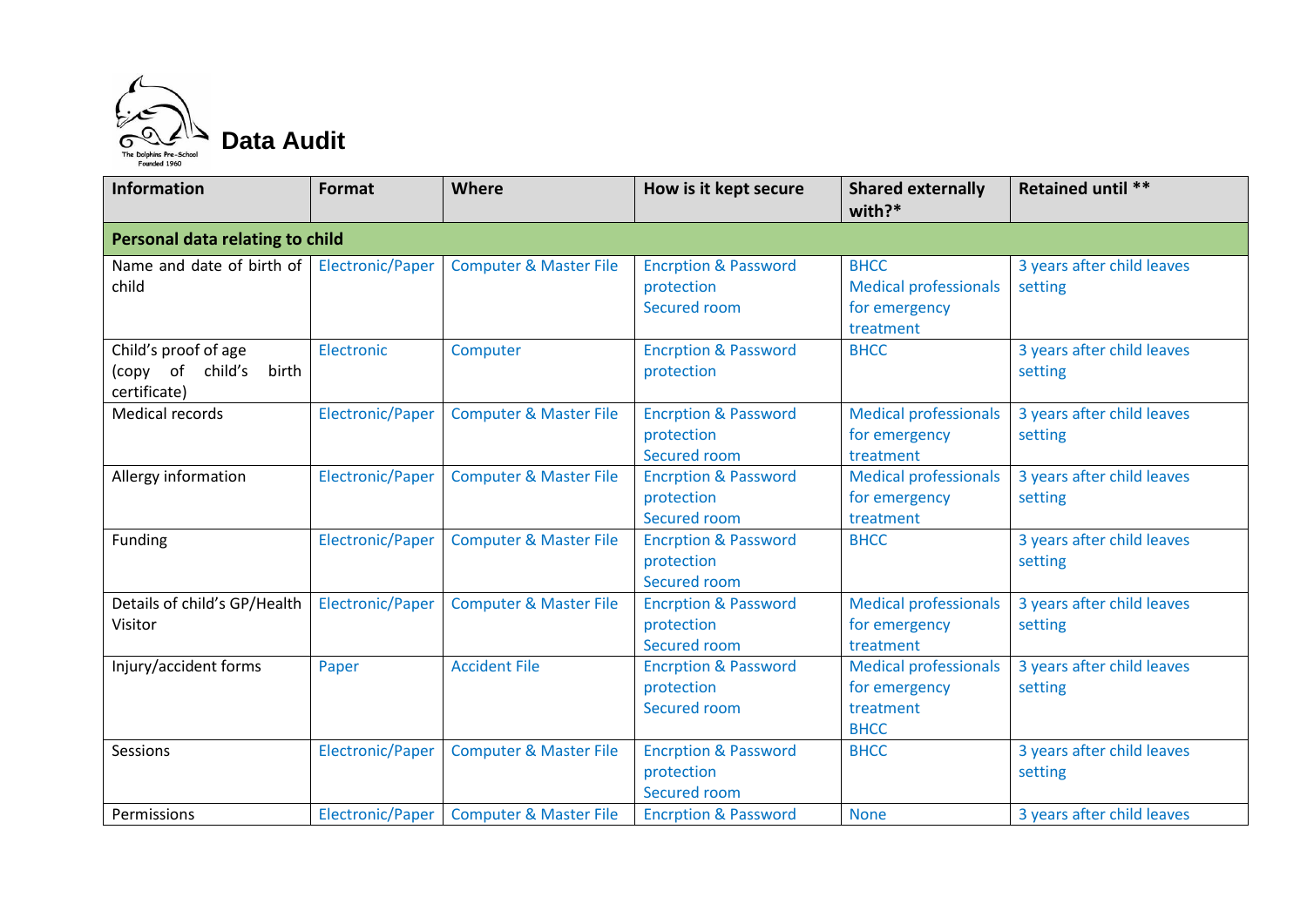| <b>Information</b>             | Format           | Where                   | How is it kept secure                                         | <b>Shared externally</b><br>with? $*$                                               | Retained until **                     |
|--------------------------------|------------------|-------------------------|---------------------------------------------------------------|-------------------------------------------------------------------------------------|---------------------------------------|
|                                |                  |                         | protection<br>Secured room                                    |                                                                                     | setting                               |
| Observation data               | Electronic/Paper | Computer/Tablet/Print   | <b>Encrption &amp; Password</b><br>protection<br>Secured room | <b>Parents/Carers</b><br>Settings (in line with<br>permissions)                     | 3 years after child leaves<br>setting |
| Child's name on work &<br>tags | Paper            | <b>Setting</b>          | Locked away out of session                                    | <b>Parents/Carers</b>                                                               | Point of departure                    |
| Photographs of child           | Paper/Electronic | Setting/Computer/Tablet | Password<br>Secured room                                      | Parents/Carers,<br><b>External Publications</b><br>(as specified in<br>permissions) | 3 years after child leaves<br>setting |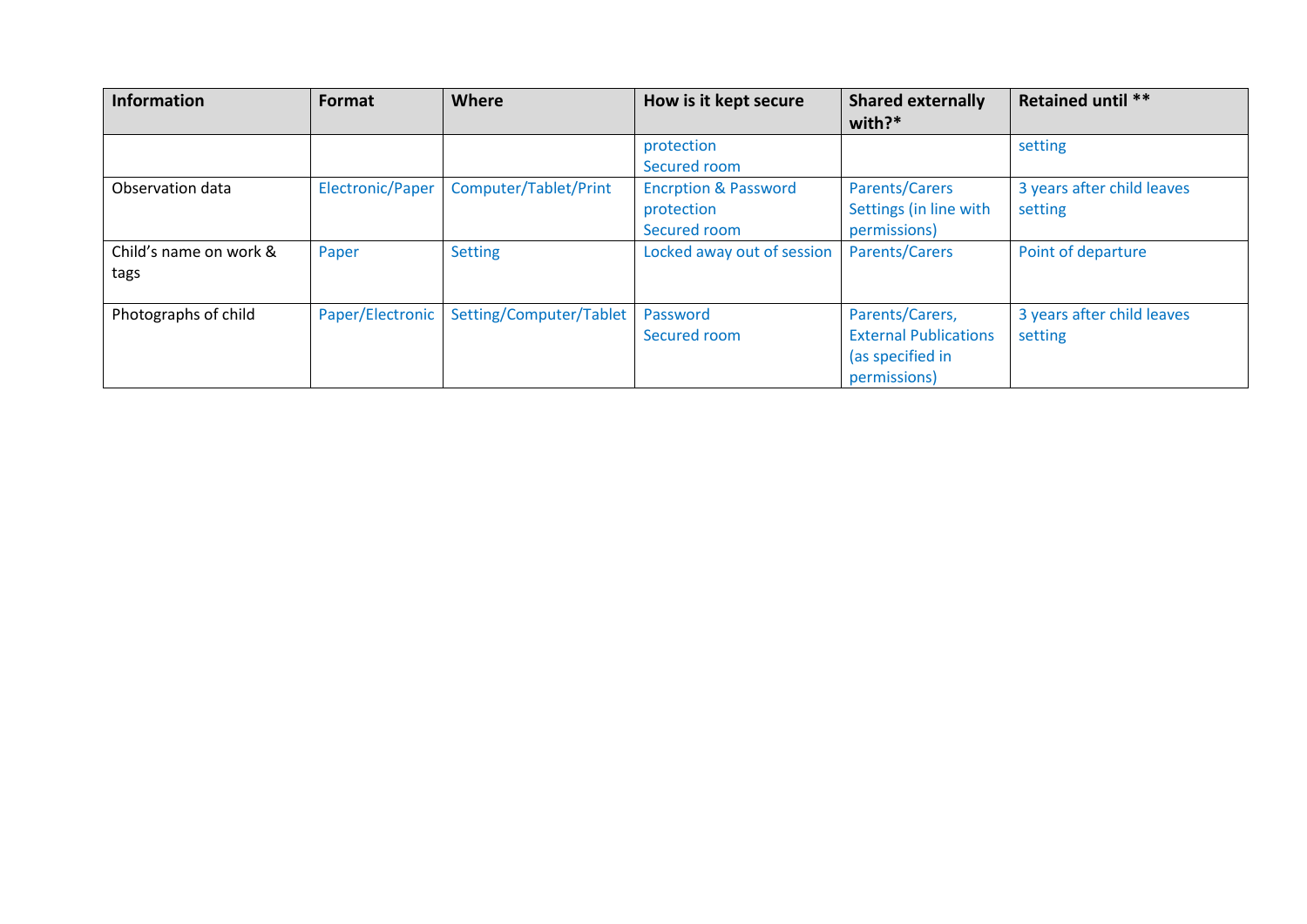| <b>Information</b>                                                                                                   | <b>Format</b>    | <b>Where</b>                           | How is it kept secure                                         | <b>Shared externally</b><br>with?*                                        | Retained until **                     |  |  |
|----------------------------------------------------------------------------------------------------------------------|------------------|----------------------------------------|---------------------------------------------------------------|---------------------------------------------------------------------------|---------------------------------------|--|--|
| Personal data relating to parent / carer                                                                             |                  |                                        |                                                               |                                                                           |                                       |  |  |
| address<br>Name,<br>and<br><sub>of</sub><br>details<br>contact<br>parent/s or person with<br>parental responsibility | Electronic/Paper | <b>Computer &amp; Master File</b>      | <b>Encrption &amp; Password</b><br>protection<br>Secured room | <b>Medical professionals</b><br>for emergency<br>treatment<br><b>BHCC</b> | 3 years after child leaves<br>setting |  |  |
| Name<br>contact<br>and<br>details<br>of<br>emergency<br>contacts                                                     | Electronic/Paper | <b>Computer &amp; Master File</b>      | <b>Encrption &amp; Password</b><br>protection<br>Secured room | <b>Medical professionals</b><br>for emergency<br>treatment<br><b>BHCC</b> | 3 years after child leaves<br>setting |  |  |
| General correspondence                                                                                               | Electronic       | email                                  | Password protected &<br>encription                            | <b>Staff</b>                                                              | 3 years                               |  |  |
| Payment records                                                                                                      | Electronic       | <b>Excel spreadsheet</b><br><b>INM</b> | <b>Encrption &amp; Password</b><br>protection                 | <b>HMRC</b><br><b>BHCC</b>                                                | 6 years                               |  |  |
| Parent's NI number                                                                                                   | Electronic       | Computer                               | <b>Encrption &amp; Password</b><br>protection                 | <b>Medical professionals</b><br>for emergency<br>treatment<br><b>BHCC</b> | 3 years after child leaves<br>setting |  |  |
| <b>EYFE contracts</b>                                                                                                | Electronic       | Computer                               | <b>Encrption &amp; Password</b><br>protection                 | <b>BHCC</b>                                                               | 3 years after child leaves<br>setting |  |  |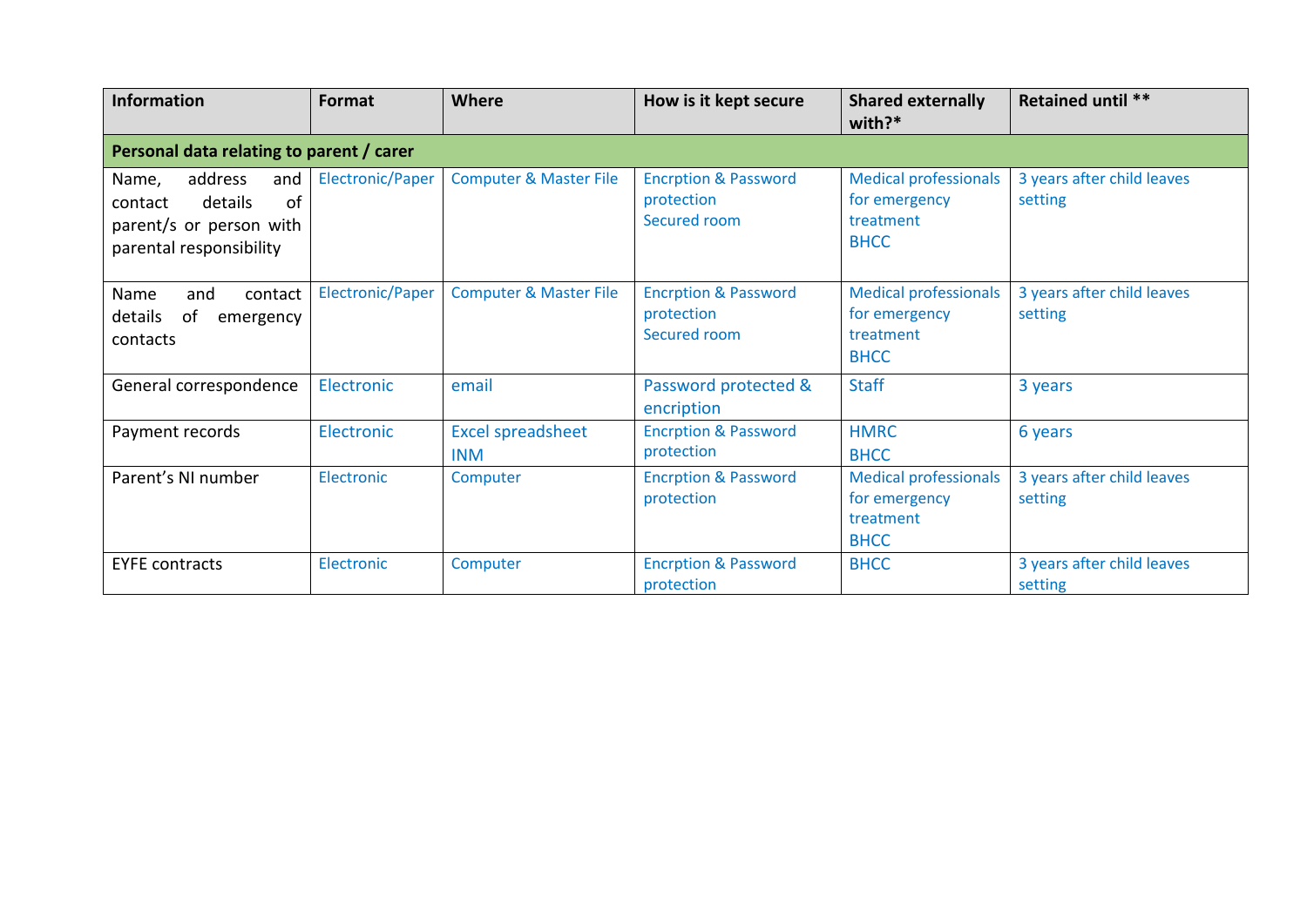| <b>Information</b>                    | Format                  | <b>Where</b>                      | How is it kept secure                                         | <b>Shared externally</b><br>with? $*$ | <b>Retained until **</b>          |  |  |
|---------------------------------------|-------------------------|-----------------------------------|---------------------------------------------------------------|---------------------------------------|-----------------------------------|--|--|
| Personal data relating to staff       |                         |                                   |                                                               |                                       |                                   |  |  |
| Terms and conditions of<br>employment | Electronic/Paper        | <b>Computer &amp; Master File</b> | <b>Encrption &amp; Password</b><br>protection<br>Secured room |                                       | 6 years from end of<br>employment |  |  |
| <b>Medical form</b>                   | Electronic/Paper        | <b>Computer &amp; Master File</b> | <b>Encrption &amp; Password</b><br>protection<br>Secured room |                                       | 6 years from end of<br>employment |  |  |
| Central DBS record                    | Electronic/Paper        | <b>Computer &amp; Master File</b> | <b>Encrption &amp; Password</b><br>protection<br>Secured room |                                       | 6 years from end of<br>employment |  |  |
| Payroll records                       | Electronic/Paper        | <b>Computer &amp; Master File</b> | <b>Encrption &amp; Password</b><br>protection<br>Secured room |                                       | 6 years from end of<br>employment |  |  |
| Training records                      | Electronic/Paper        | <b>Computer &amp; Master File</b> | <b>Encrption &amp; Password</b><br>protection<br>Secured room |                                       | 6 years from end of<br>employment |  |  |
| <b>Qualification certificates</b>     | Electronic/Paper        | <b>Computer &amp; Master File</b> | <b>Encrption &amp; Password</b><br>protection<br>Secured room |                                       | 6 years from end of<br>employment |  |  |
| Appraisals                            | Electronic/Paper        | <b>Computer &amp; Master File</b> | <b>Encrption &amp; Password</b><br>protection<br>Secured room |                                       | 6 years from end of<br>employment |  |  |
| Application form                      | <b>Electronic/Paper</b> | <b>Computer &amp; Master File</b> | <b>Encrption &amp; Password</b><br>protection<br>Secured room |                                       | 6 years from end of<br>employment |  |  |
| Interview record                      | Electronic/Paper        | <b>Computer &amp; Master File</b> | <b>Encrption &amp; Password</b><br>protection<br>Secured room |                                       | 6 years from end of<br>employment |  |  |
| Attendance                            | Electronic              | Tablet/Computer                   | <b>Encrption &amp; Password</b><br>protection                 |                                       | 6 years from end of<br>employment |  |  |
| References                            | <b>Electronic/Paper</b> | <b>Computer &amp; Master File</b> | <b>Encrption &amp; Password</b><br>protection                 |                                       | 6 years from end of<br>employment |  |  |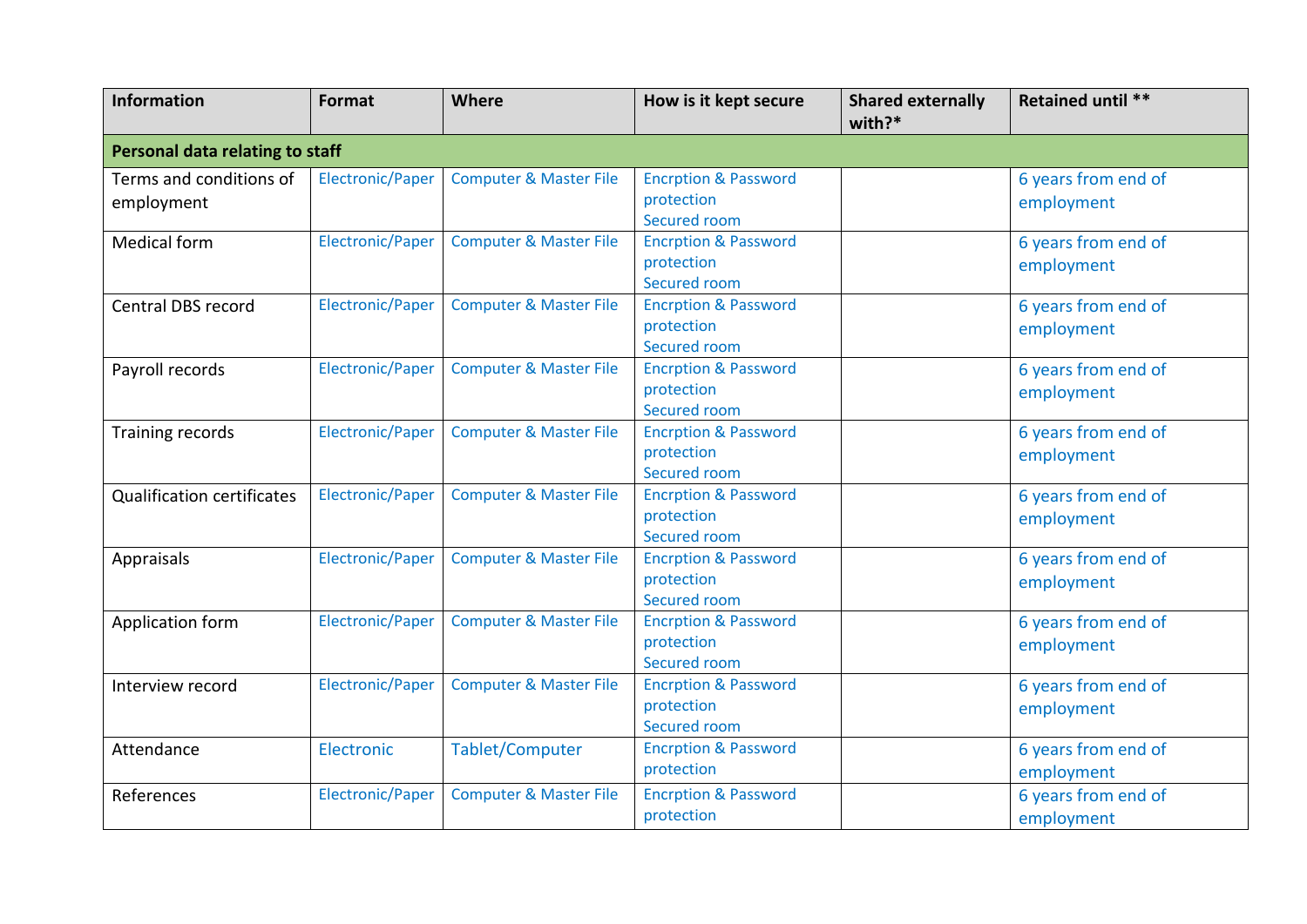| <b>Information</b>  | <b>Format</b>           | <b>Where</b>                      | How is it kept secure           | <b>Shared externally</b><br>with?* | <b>Retained until **</b> |
|---------------------|-------------------------|-----------------------------------|---------------------------------|------------------------------------|--------------------------|
|                     |                         |                                   | Secured room                    |                                    |                          |
| Leave record        | Electronic/Paper        | <b>Computer &amp; Master File</b> | <b>Encrption &amp; Password</b> |                                    | 6 years from end of      |
|                     |                         |                                   | protection                      |                                    | employment               |
|                     |                         |                                   | Secured room                    |                                    |                          |
| Policy confirmation | Electronic/Paper        | <b>Computer &amp; Master File</b> | <b>Encrption &amp; Password</b> |                                    | 6 years from end of      |
|                     |                         |                                   | protection                      |                                    | employment               |
|                     |                         |                                   | Secured room                    |                                    |                          |
| Suitability to work | <b>Electronic/Paper</b> | <b>Computer &amp; Master File</b> | <b>Encrption &amp; Password</b> |                                    | 6 years from end of      |
|                     |                         |                                   | protection                      |                                    | employment               |
|                     |                         |                                   | Secured room                    |                                    |                          |
| Induction checklist | Electronic/Paper        | <b>Computer &amp; Master File</b> | <b>Encrption &amp; Password</b> |                                    | 6 years from end of      |
|                     |                         |                                   | protection                      |                                    | employment               |
|                     |                         |                                   | Secured room                    |                                    |                          |
| Grievances, written | <b>Electronic/Paper</b> | <b>Computer &amp; Master File</b> | <b>Encrption &amp; Password</b> |                                    | 6 years from end of      |
| warnings            |                         |                                   | protection                      |                                    | employment               |
|                     |                         |                                   | Secured room                    |                                    |                          |
| Any other           | Electronic/Paper        | <b>Computer &amp; Master File</b> | <b>Encrption &amp; Password</b> |                                    | 6 years from end of      |
| correspondence      |                         |                                   | protection                      |                                    | employment               |
|                     |                         |                                   | Secured room                    |                                    |                          |
| <b>ID Tags</b>      | Electronic/Paper        | <b>Computer &amp; Master File</b> | <b>Encrption &amp; Password</b> |                                    | 6 years from end of      |
|                     |                         | <b>Setting</b>                    | protection                      |                                    | employment               |
|                     |                         |                                   | Secured room                    |                                    |                          |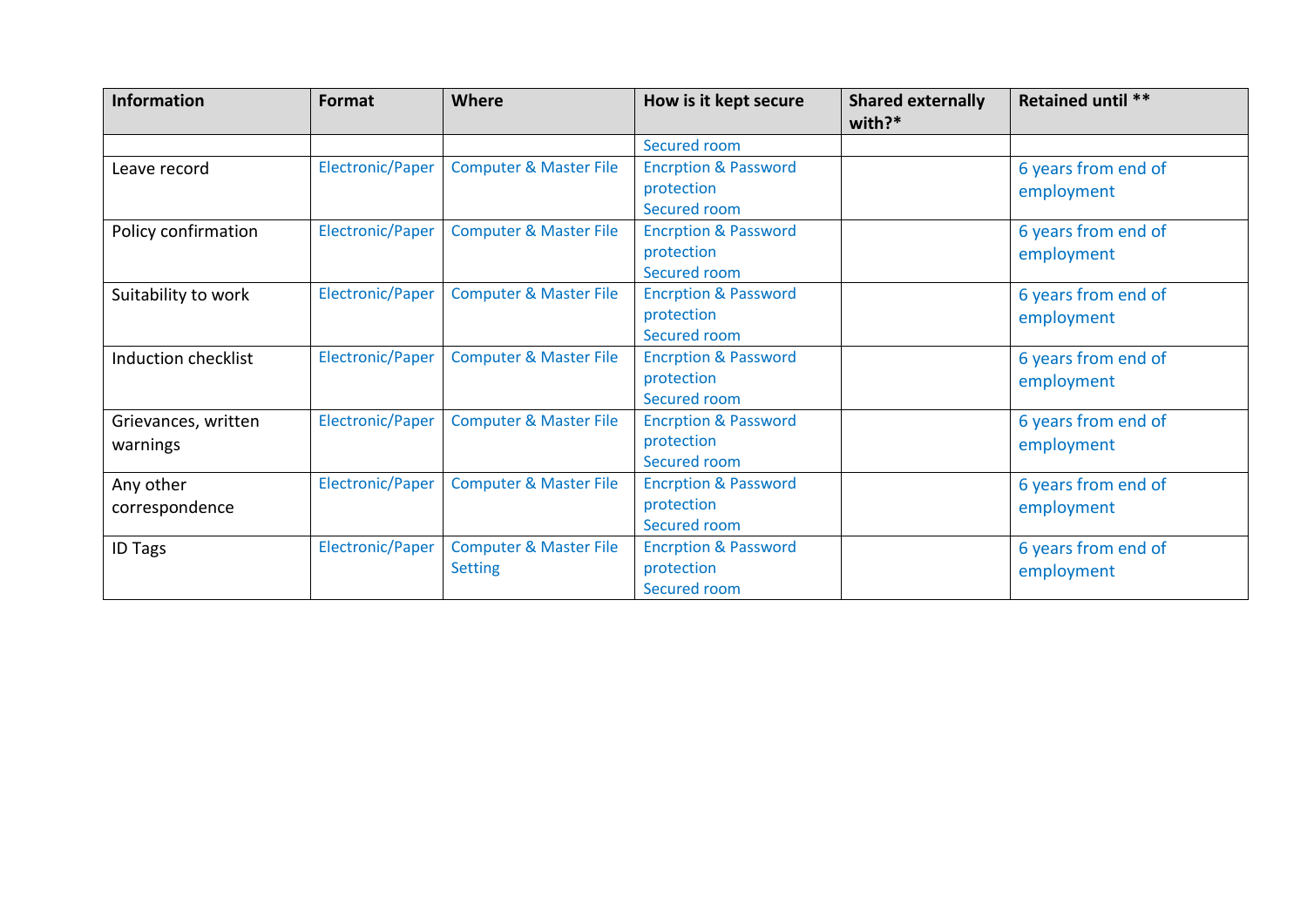| <b>Information</b>                | Format                                      | <b>Where</b>                      | How is it kept secure                                         | <b>Shared externally</b><br>$with?*$ | Retained until **                             |  |  |  |
|-----------------------------------|---------------------------------------------|-----------------------------------|---------------------------------------------------------------|--------------------------------------|-----------------------------------------------|--|--|--|
|                                   | <b>Personal data relating to volunteers</b> |                                   |                                                               |                                      |                                               |  |  |  |
| Volunteer record                  | Electronic/Paper                            | <b>Computer &amp; Master File</b> | <b>Encrption &amp; Password</b><br>protection<br>Secured room |                                      | 3 years from end of period<br>of volunteering |  |  |  |
| Terms and conditions              | Electronic/Paper                            | <b>Computer &amp; Master File</b> | <b>Encrption &amp; Password</b><br>protection<br>Secured room |                                      | 3 years from end of period<br>of volunteering |  |  |  |
| <b>Medical form</b>               | Electronic/Paper                            | <b>Computer &amp; Master File</b> | <b>Encrption &amp; Password</b><br>protection<br>Secured room |                                      | 3 years from end of period<br>of volunteering |  |  |  |
| <b>Central DBS record</b>         | Electronic/Paper                            | <b>Computer &amp; Master File</b> | <b>Encrption &amp; Password</b><br>protection<br>Secured room |                                      | 3 years from end of period<br>of volunteering |  |  |  |
| Training records                  | Electronic/Paper                            | <b>Computer &amp; Master File</b> | <b>Encrption &amp; Password</b><br>protection<br>Secured room |                                      | 3 years from end of period<br>of volunteering |  |  |  |
| <b>Qualification certificates</b> | Electronic/Paper                            | <b>Computer &amp; Master File</b> | <b>Encrption &amp; Password</b><br>protection<br>Secured room |                                      | 3 years from end of period<br>of volunteering |  |  |  |
| Appraisals                        | Electronic/Paper                            | <b>Computer &amp; Master File</b> | <b>Encrption &amp; Password</b><br>protection<br>Secured room |                                      | 3 years from end of period<br>of volunteering |  |  |  |
| Application form                  | Electronic/Paper                            | <b>Computer &amp; Master File</b> | <b>Encrption &amp; Password</b><br>protection<br>Secured room |                                      | 3 years from end of period<br>of volunteering |  |  |  |
| Interview record                  | Electronic/Paper                            | <b>Computer &amp; Master File</b> | <b>Encrption &amp; Password</b><br>protection<br>Secured room |                                      | 3 years from end of period<br>of volunteering |  |  |  |
| Attendance                        | Electronic                                  | Tablet/Computer                   | <b>Encrption &amp; Password</b><br>protection                 |                                      | 3 years from end of period<br>of volunteering |  |  |  |
| References                        | Electronic/Paper                            | <b>Computer &amp; Master File</b> | <b>Encrption &amp; Password</b><br>protection                 |                                      | 3 years from end of period<br>of volunteering |  |  |  |